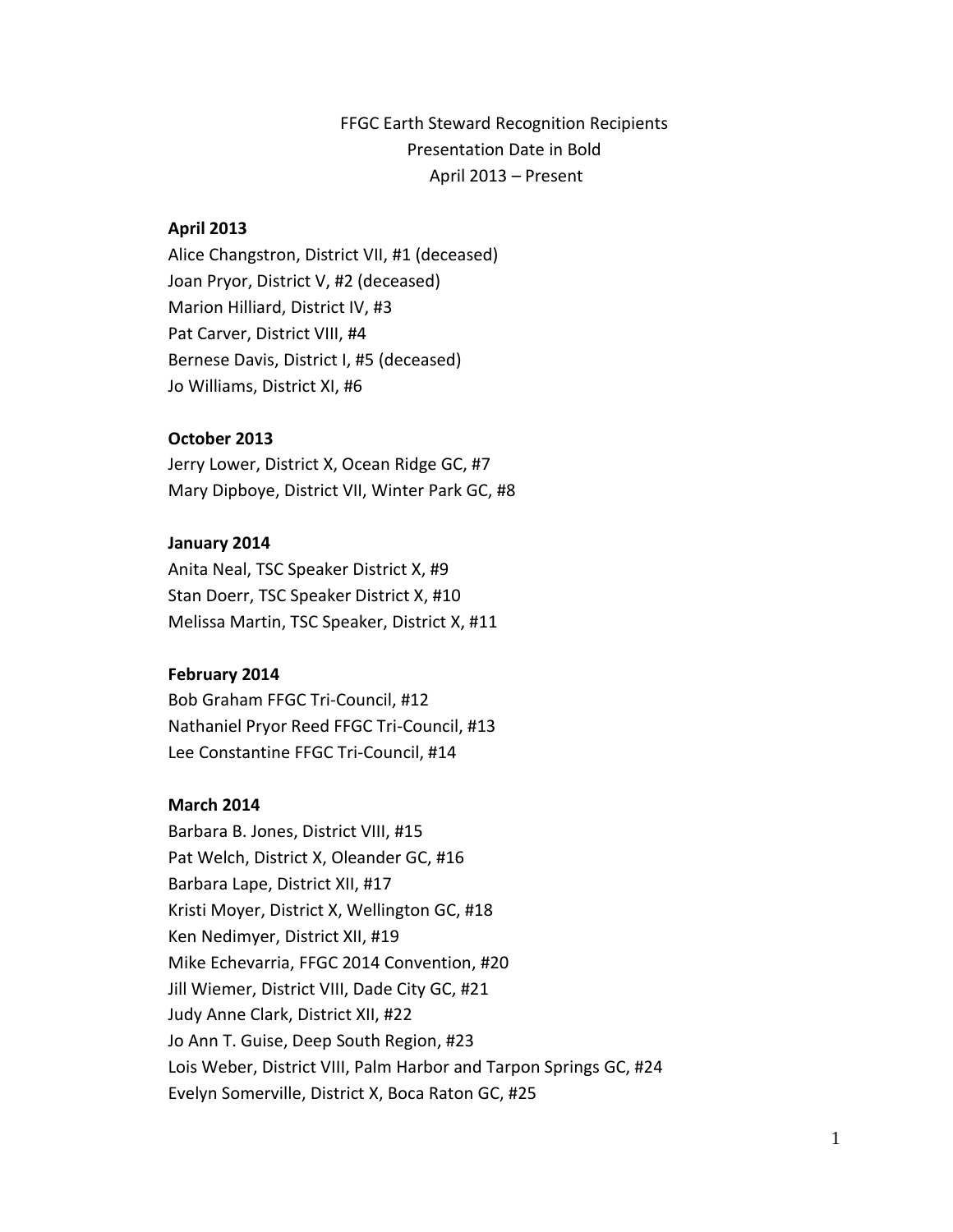### **April 2014**

Dale DeFeo, District IX, Calusa GC of Marco Island, #26 Jane Brewer, District II, Gulf Beach GC and Panama City GC, #27

#### **September 2014**

Nancy Fehr, District XII, #28

#### **October 2014**

Marie Harrison, District I, Valparaiso GC, #29 Ft. Lauderdale GC, District XI, given by FFGC Wekiva Youth Camp, #30 Li Roberts, District X, #31 Sue Angle, District VIII, given by Wellington GC, District X, #32

#### **November 2014**

Rob Northrup, FFGC Wekiva Youth Camp, #33 Katherine Beamon, FFGC Wekiva Youth Camp, #34 Michaele-Ann Quigley, FFGC Wekiva Youth Camp, #35

#### **Jan. 2015**

John Moran, Tri-Council by Pat Carver, #36 Dr. Lesley Gamble, Tri-Council by Janice Hamlin, #37 Jim Stevenson, District V, #38 Dr. Robert Knight, District V, #39 Eric Cline, Speaker District X's Tropical Short Course, #40

### **Feb. 2015**

Gloria Blake, District VI, #41 Tina Tuttle, District l, Honeysuckle GC, #42 Susan Mello, FFGC Landscape Design Consultants Council, #43 Louise White, District X, GC of Stuart, #44 Jean Foley, District X, GC of Stuart, #45 Kathy Echevarria, District VIII, Tampa GC, Old Fashioned Circle, #46 Martha Ann Ronsonet, District VIII, Lake City GC, #47

#### **March 2015**

Molly Sims, District X, West Palm Beach GC, #48 Norma Walker, District VIII, Temple Terrace GC, #49 Barbara Hadsell, District X, Wellington GC, #50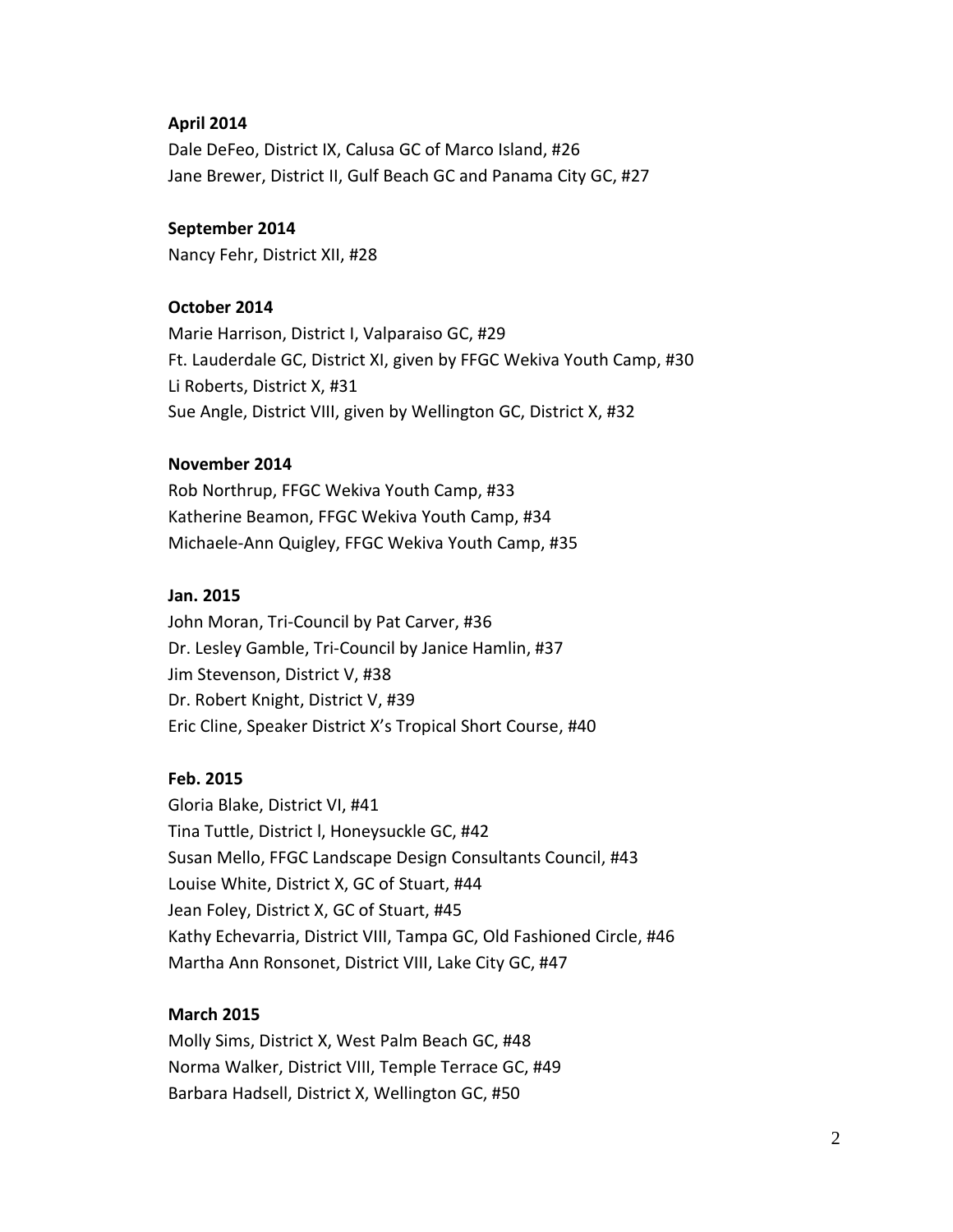Carolyn Schaag, District VII, FFGC Tri-Council, #51 Jayne Hemstreet, District VIII, given by Pat Carver & Kathy Echevarria, #52 Gwen Swertfager, District VI, #53 Ann Schandelmayer, District XI by Ft. Lauderdale GC, #54 Jean Hansen, Sarasota GC, #55

# **April 2015**

Vanita Handlon, Punta Gorda GC, District IX, #56 Carolyn Honour, Punta Gorda GC, District IX, #57 June Beers, GC of Ft. Pierce, District X, #58 Marylou Ruiz, District XII, given by Judy Anne Clark, #59

# **June 2015**

John Morand, Chairman, FFGC Wekiva Youth Camp, given by FFGC Wekiva Youth Camp, #60

# **July 2015**

Lynn Arntz, Chairman SEEK, given by SEEK staff and students, #61 Audrey "Mother Nature" Swindal, given by FFGC Wekiva Youth Camp, #62

# **October 2015**

Dorothy Bornemann, given by Dorothy Bornemann, #63 **November 2015** Drew Martin, given by Welllington GC, #64 Dr. Ray Bellamy, given by Friends of the Dade City GC, #65

# **January 2016**

Robert Barron, given at TSC by District X, #66

# **April 2016**

Gale Dickert, given by Madison GC, #67 Catherine and Richard LaBrie, given by Sarasota GC, #68 Sandra Robinson, NGC President, given by Oleander GC of the Palm Beaches, #69 Jackie Host, given by FFGC Tri-Council, #70 Maureen Hendershot, given by Founders Circle of Lakes and Hills GC, #71 Kitty Wallace, given by Old Fashioned Circle of Tampa Federation of GC, #72 Tancy Rapp, given by GC of Stuart, District X, #73 Carlton Ward, given by Tampa Federation of GC Circles, #74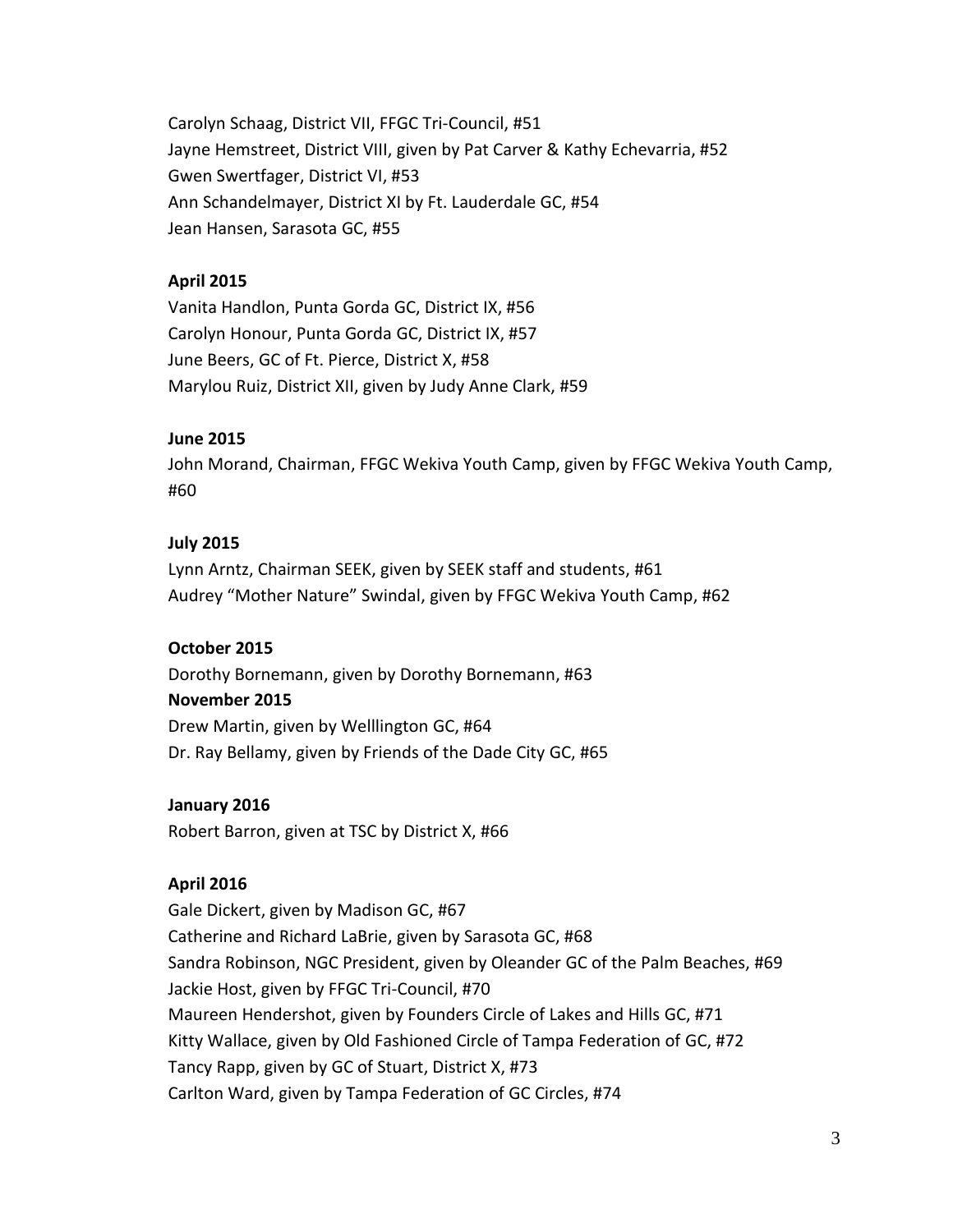Lamont "Monty" Andrews, given by Venice Area GC, #75 Pat Richardson, given by Clermont GC, #76 Diane Rice, given by Barbara Hadsell, #77

# **May 2016**

Rose Bechard-Butman, given by Ft. Lauderdale GC, #78

## **July 2016**

Albert A. Latina, given by FFGC Wekiva Youth Camp, #79

# **October 2016**

Barbara McGuinness, given by Lauderdale by the Sea GC, #80 Dr. Kimberly Moore, given by District XII Gardening Study Sch Course 3, #81

# **November 2016**

Dean Lavallee, given by GC of Stuart, District X, #82

# **December 2016**

Alan C. Alford, late husband of Lenore Alford, given by Friends & Admirers of Alan C. Alford, #83

# **January 2017**

Robert "Rob" Robbins, given by Tropical Short Course, District X, #84 Susan Lerner, given by Tropical Short Course, District X, #85 Lisa Roberts, FL Wildflower, given by FFGC, #86

# **April 2017**

Tim Hadsell, given by Oleander GC of the Palm Beaches, District X, #87 Maggy Hurchalla, given by GC of Stuart, District X, #88 Lois McLane, given by Town and Country GC Circle, #89 Inger Jones, given by FFGC Tri-Council, #90 Bernadette Hamera, given by Pat Grulke, #91 Carol Bullard, given by Friends of the Deep South Region, #92 Kay Weber, given by Sarasota GC, #93

# **May 2017**

Lisa Ferrano, given by Wellington GC, District X, #94 Mary Yeomans, given by Punta Gorda GC, Pat Sandler Co-President, #95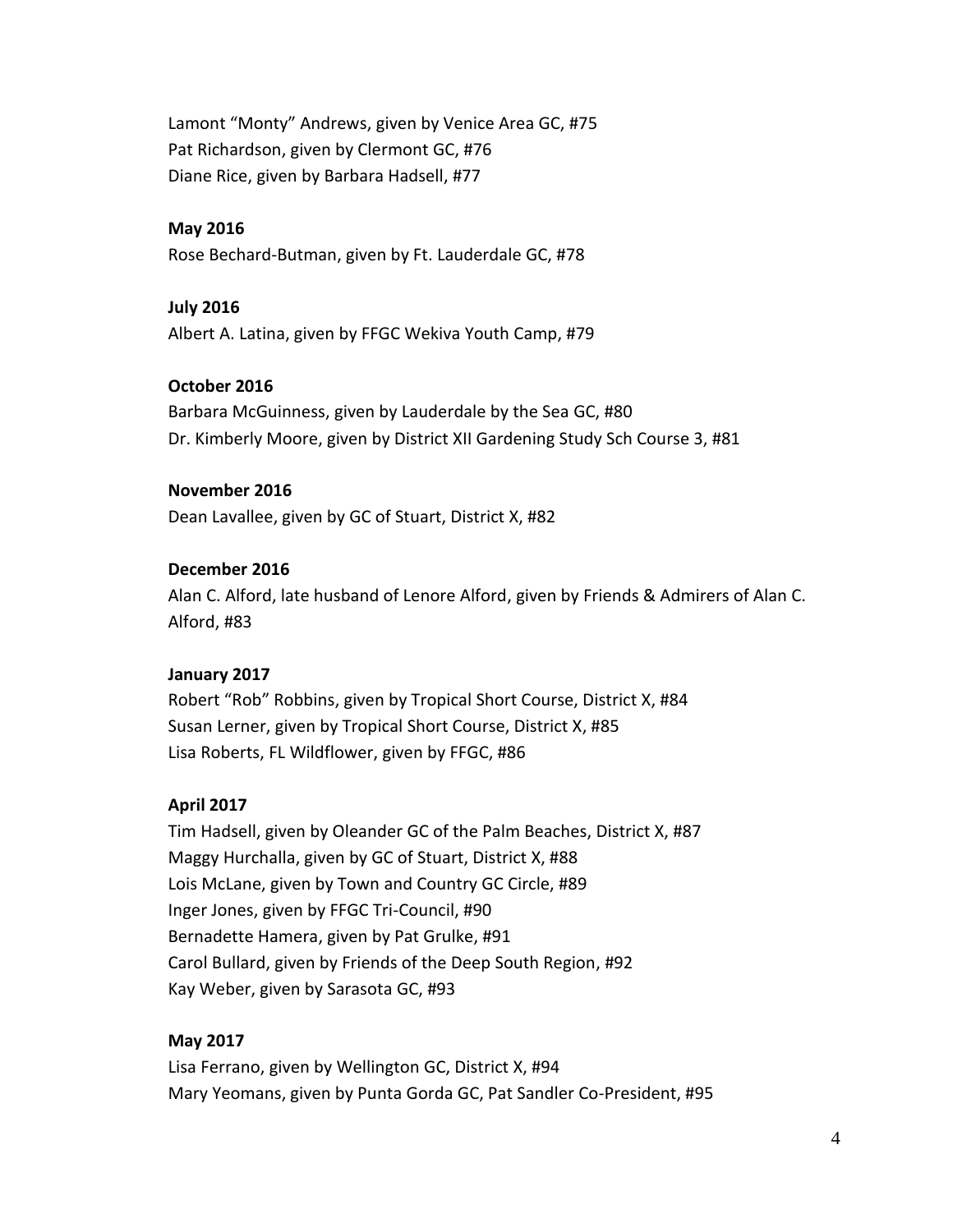#### **November 2017**

Ramona Johnston, given by Friends of Karen Gott, in her Memory, #96

### **January 2018**

Linda Young, given by FFGC Tri-Council, #97 Jason McCobb, given by Tropical Short Course, District X, #98 Teresa Watkins, given by FFGC Gardening Consultants Council at TSC, #99

### **February 2018**

Ginger Eisele, given by Navarre GC, District l, #100

# **April 2018** Rosita Aristoff, given by GC of Stuart, District X, #115

# **May 2018** Nancy Hargroves, given by FFGC Tri-Council, #101

## **June 2018**

Mary Kaub, given by Boca Raton GC, District X, #102 Kate Kouba, given by Wellington GC, District X, #103

## **July 2018**

Marjorie Hendon, given by FFGC Wekiva Youth Camp, #104

## **October 2018**

Carol Moore, given by Anonymous, #105

#### **December 2018**

Norma Kisida, given by Karen Eckert, #106

# **February 2019**

Kath Rigling (Birdie), given by Friends of FFGC Wekiva Youth Camp, #107 Lauren Butcher, given by West Palm Beach GC, District X, #108

## **March 2019**

Mark D. Perry, given by GC of Stuart, District x, #109 Nancy Cavnar, given by Boca Raton GC, District X, #110 Sue Roberts, given by Lakes & Hills GC Membership, #111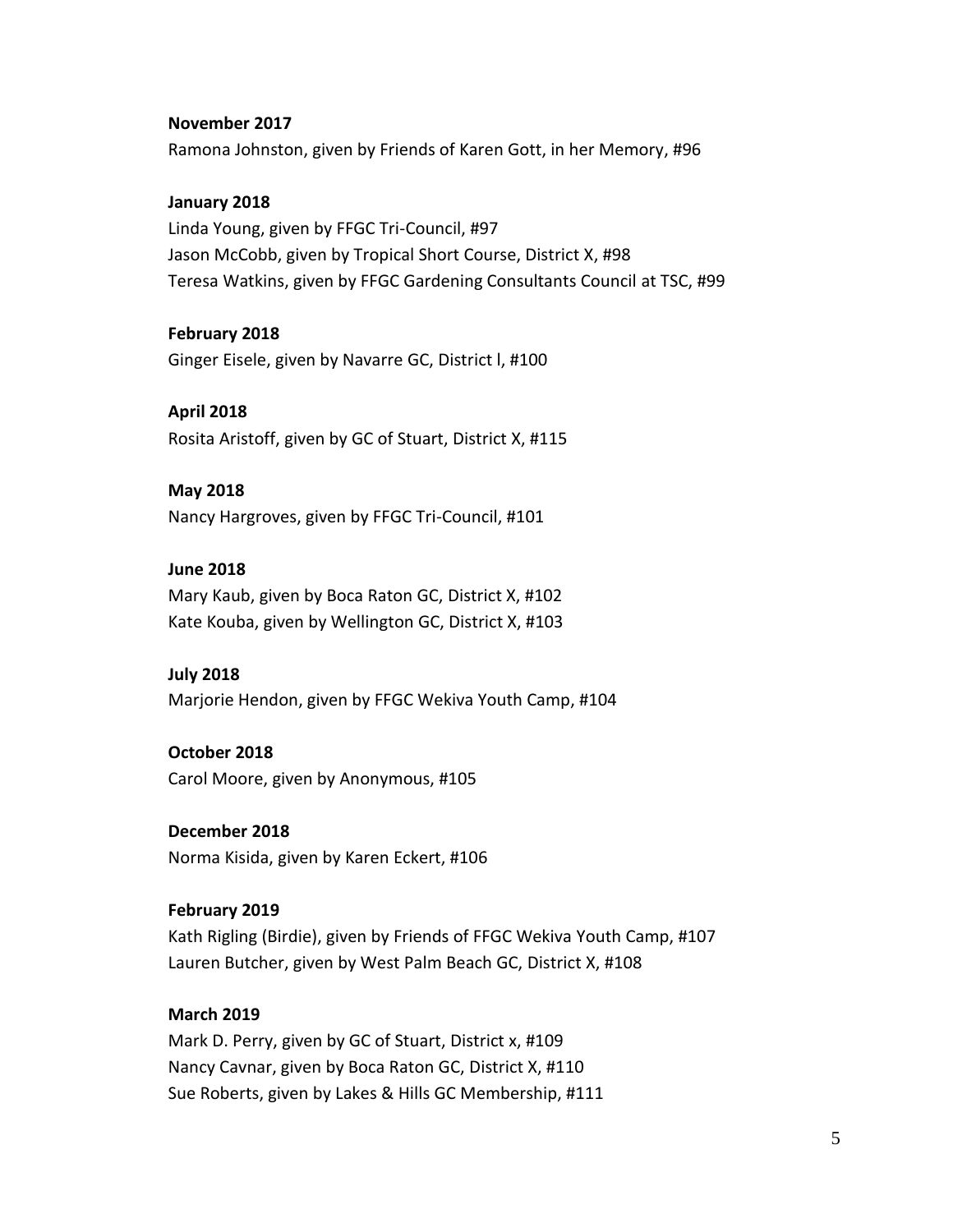## **April 2019**

Margaret D. Jacobs, given by Wellington GC, District X, #112

## **May 2019**

Brian Hopper, given by Wellington GC, District X, #113 Jeannette Schmidt, given by Oleander GC of the Palm Beaches, District X, #114 Roswitha Sidelko, given by Fort Lauderdale GC Board of Directors, #116

# **January 2020**

Dr Don Spence, given by FFGC Tri-Council, #117 Martha Roesler, given by FFGC District X TSC 2020, #118

## **April 2020**

Gay Austin, originally to be presented at FFGC 2020 Convention (presentation delayed due to COVID-19) Presented April 2021 FFGC Conv), #119 Chelsea Johnson, given by Tampa Fed of GC Circles, #120

## **June 2020**

Rebecca Stallard, given by Boca Raton Garden Club, District X, #121

## **February 2021**

Devon Villareal-Dabbs, given by Ingrid Velez & Tina Tuttle, District V, #122

## **July 2021**

Kelly Hartman, given by Tina Tuttle & Ingrid Velez, #123

## **September 2021**

Kathy Siena, given by Wellington Garden Club, District X, #124

## **January 2022**

Reina Snyder, given by FFGC District X-Tropical Short Course, #125 George Gann, given by FFGC District X-Tropical Short Course, #126

## **March 2022**

Joan Witter, given by Boca Raton Garden Club, District X, #127

# **April 2022** Lisa Rinamen, given by Tri-Council of FFGC, #128